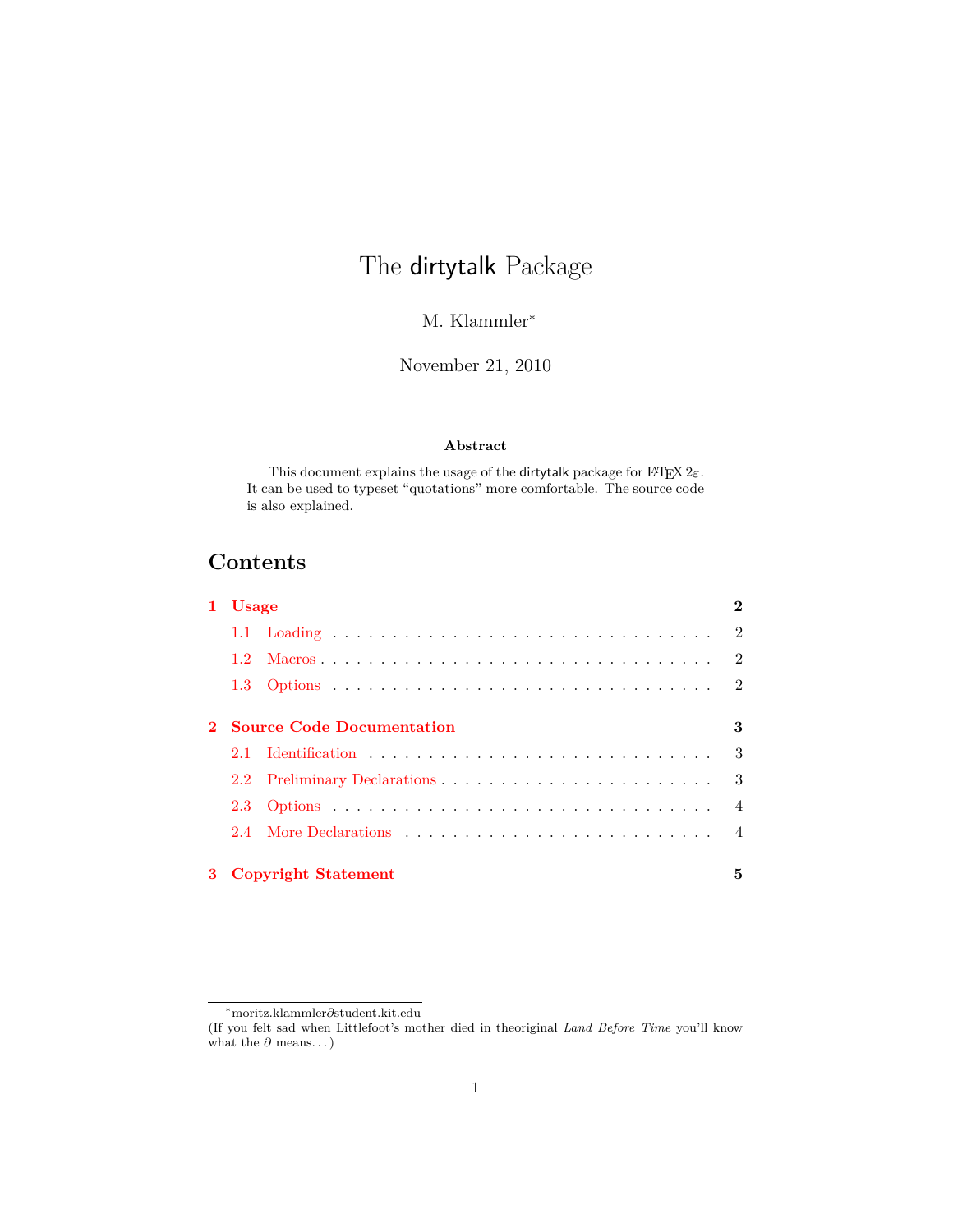**Who should use this package?** Everybody who feels typesetting quotes in LATEX could be more comfortable.

**Who should** *really* **use this package?** Everybody who typesets German texts using \glqq{}Hallo Welt\grqq{} for a simple "Hallo Welt" or — even worse — those who already started writing a text using the same glyphs for nested quotations and soon after find themselves in the embarrassing position of replacing them while being no regexp whiz.

### <span id="page-1-0"></span>**1 Usage**

#### <span id="page-1-1"></span>**1.1 Loading**

Put \usepackage{dirtytalk} in the preamble of your document.

### <span id="page-1-2"></span>**1.2 Macros**

\say Loaded the package you can typeset quotations by \say{hello world} to get "hello world". Nested quotations are recognized as in:

| Alice said: \say{Why did | Alice said: "Why did you do    |
|--------------------------|--------------------------------|
| you do that, Bob?}       | that, Bob?"                    |
| And Bob answered: \say{  | And Bob answered: "What do     |
| What do you mean with    | you mean with 'that', dear Al- |
| \say{that}, dear Alice?} | $ice?$ "                       |

#### <span id="page-1-3"></span>**1.3 Options**

The package can be loaded with a couple of options to alter the glyphs being used. These are given in the key=value style.

| key      | default value         | glyph |
|----------|-----------------------|-------|
| left     | $\epsilon$ $\epsilon$ | 44    |
| right    | $, \, ,$              | "     |
| leftsub  |                       |       |
| rightsub |                       |       |

Table 1: Options for the dirtytalk package.

So my fellow German citizens might load the package with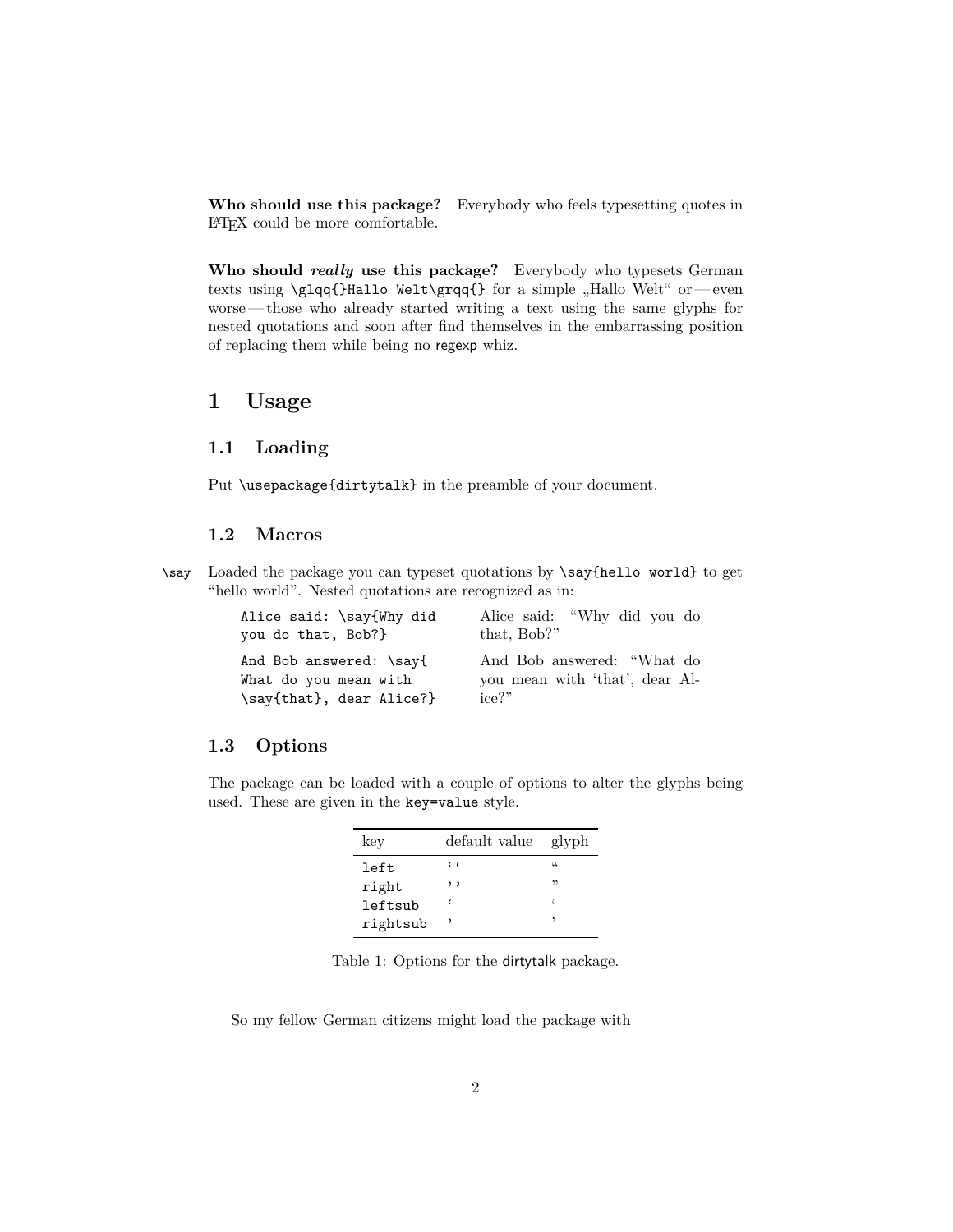```
\usepackage[%
  left = \gtrsim 1qq,%
 right = \qquad |
 leftsub = \gtrsimrightsub = \qquad]{dirtytalk}
```
to get German glyphs. Pleas note that the package does *not* check your document language to alter the symbols used. It depends on you as the author to specify those you want.

Happy L<sup>AT</sup>EXing!

### <span id="page-2-0"></span>**2 Source Code Documentation**

This section shows and explains the entire code of the package. (It is intended for L<sup>AT</sup>FX programmers only.)

### <span id="page-2-1"></span>**2.1 Identification**

```
1 \NeedsTeXFormat{LaTeX2e}
2 \ProvidesPackage{dirtytalk}[2010/11/21 A package making "quoting" easier]
```
### <span id="page-2-2"></span>**2.2 Preliminary Declarations**

We use options from the key=value type so we need to load a package supporting this:

3 \RequirePackage{kvoptions}

Define the glyphs that will enclose the phrases. We initially define them for English which will probably be the most requested standard. If the package is loaded with options, the following macros will be redefined.

\dirtytalk@lqq Outer opening (left) quotation mark glyph.

4 \newcommand{\dirtytalk@lqq}{''}

\dirtytalk@rqq Outer closing (right) quotation mark glyph.

5 \newcommand{\dirtytalk@rqq}{''}

\dirtytalk@lq Inner opening (left) quotation mark glyph.

6 \newcommand{\dirtytalk@lq}{'}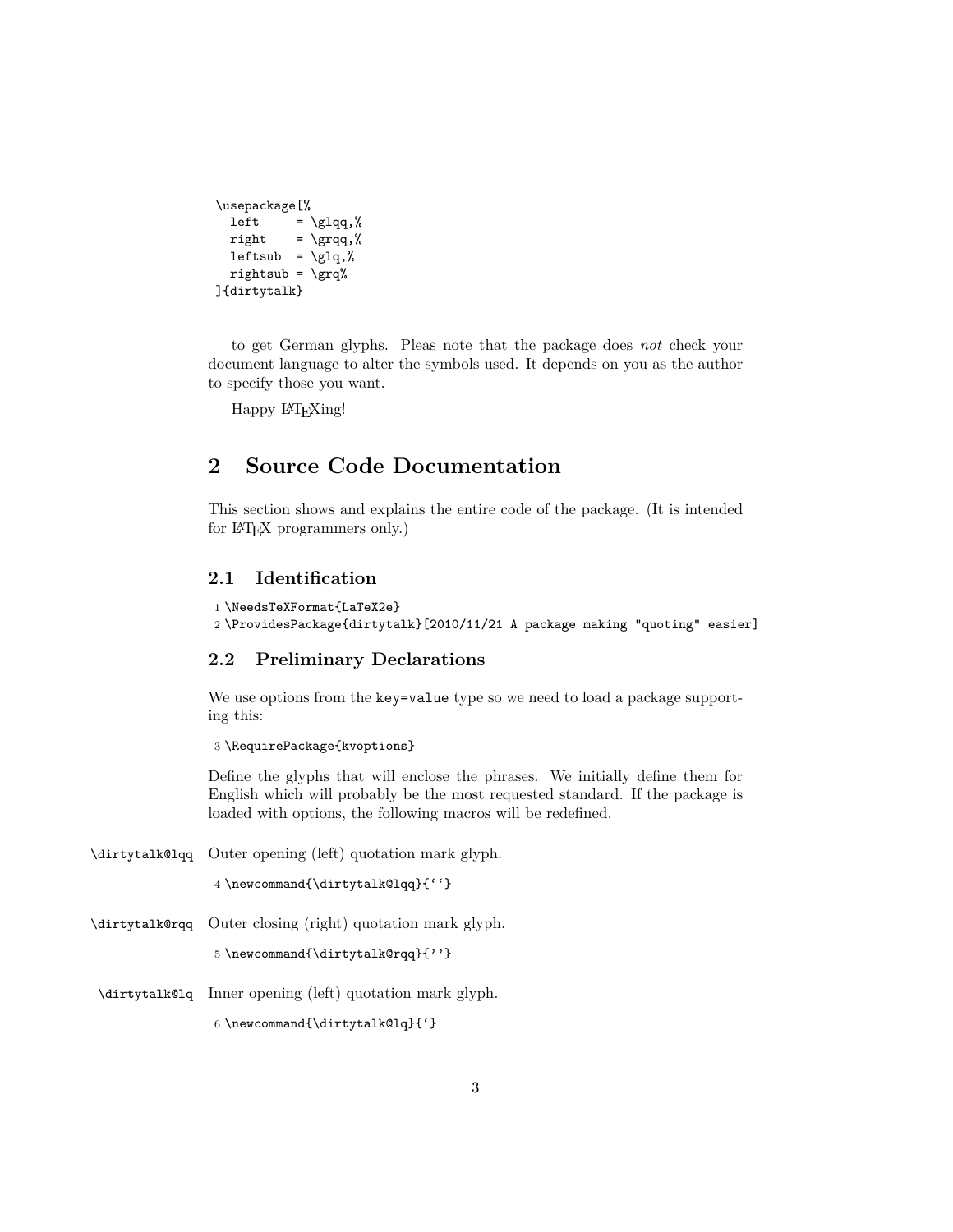\dirtytalk@rq Inner closing (right) quotation mark glyph.

```
7 \newcommand{\dirtytalk@rq}{'}
```
### <span id="page-3-0"></span>**2.3 Options**

We allow the author to specify own quotation mark glyphs instead of those defined above by passing them as options.

```
8 \DeclareStringOption{left}
9 \DeclareStringOption{right}
10 \DeclareStringOption{leftsub}
11 \DeclareStringOption{rightsub}
```

```
12 \ProcessKeyvalOptions*
```
### <span id="page-3-1"></span>**2.4 More Declarations**

After processing the options (in case of the kvoptions' string options that means a macro has been defined holding the key value) we check if they are empty and, if not so, redefine the default glyphs. For this task we need the ifthen package.

```
13 \RequirePackage{ifthen}
```

```
14 \ifthenelse%
15 {\equal{\dirtytalk@left}{}}%
16 {}%
17 {\renewcommand{\dirtytalk@lqq}{\dirtytalk@left}}
18 \ifthenelse%
19 {\equal{\dirtytalk@right}{}}%
20 {}%
21 {\renewcommand{\dirtytalk@rqq}{\dirtytalk@right}}
22 \ifthenelse%
23 {\equal{\dirtytalk@leftsub}{}}%
24 {}%
25 {\renewcommand{\dirtytalk@lq}{\dirtytalk@leftsub}}
26 \ifthenelse%
27 {\equal{\dirtytalk@rightsub}{}}%
28 {}%
29 {\renewcommand{\dirtytalk@rq}{\dirtytalk@rightsub}}
```
And we define a counter that represents the depth to which a quotation is nested. However, we will only distinguish between "not nested" and "nested" (dirtytalk@qdepth *>* 1). Since there is no convention for sub-sub-quotes. (At least, I don't know any.)

\newcounter{dirtytalk@qdepth}